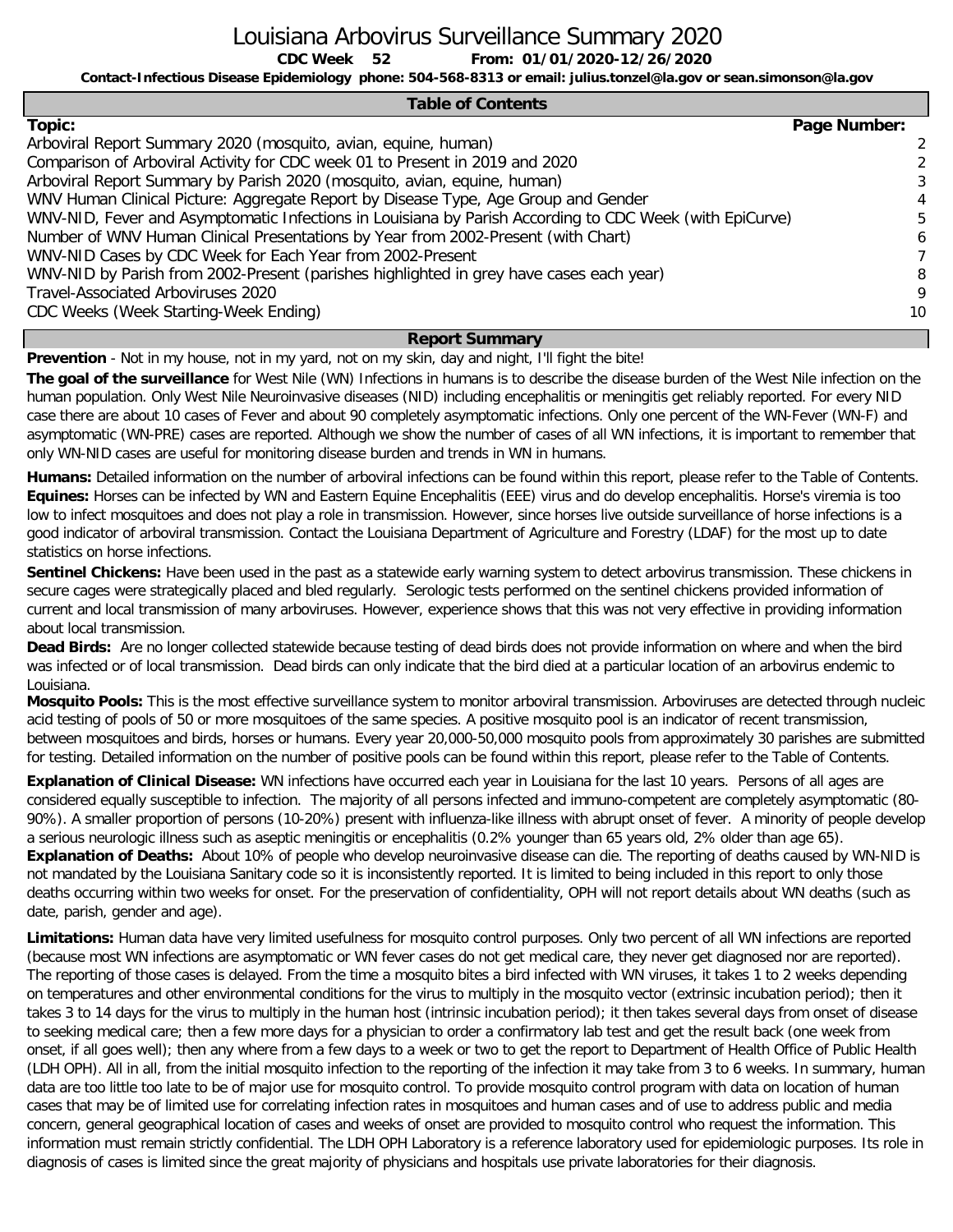# **Arboviral Report Summary Presentation Page 2**

|                  | <b>Mosquito</b> | Avian | <b>Equine</b> |            |   | Human                                |              |                                |               |
|------------------|-----------------|-------|---------------|------------|---|--------------------------------------|--------------|--------------------------------|---------------|
|                  | <b>Pools</b>    |       |               |            |   | Neuroinvasive   Fever   Asymptomatic | <b>Total</b> | <b>Positive Blood Donors  </b> | <b>Deaths</b> |
| <b>Disease</b>   |                 |       |               | <b>NID</b> |   | <b>PRE</b>                           |              | PVD ‡                          |               |
| $C\overline{AL}$ |                 |       |               |            |   |                                      |              |                                |               |
| <b>EEE</b>       |                 |       |               |            |   |                                      |              |                                |               |
| <b>SLE</b>       |                 |       |               |            |   |                                      |              |                                |               |
| <b>WEE</b>       |                 |       |               |            |   |                                      |              |                                |               |
| <b>WNV</b>       | 458             | 5     |               | 14         | 4 |                                      | 23           |                                |               |
| <b>Total</b>     | 459             |       |               | 14         | 4 |                                      | 23           |                                |               |

**Data from CDC Week 1-52 From: 01/01/2020-12/26/2020**

CAL = California serogroup viruses (including La Crosse) \* Avian includes any wild bird or sentinel chicken samples EEE = Eastern Equine Encephalitis virus SLE = St. Louis Encephalitis virus WEE = Western Equine Encephalitis virus WNV = West Nile virus

‡ PVD are people who had no symptoms at the time of donating blood with a blood collection agency, but whose blood tested positive when screened for the presence of virus. If they become symptomatic and meet the case definition reporting criteria, they are counted as a case and are included in the appropriate disease category case tallies.

| Data from CDC Week 1-52 |  |  | From: 01/01/2019-12/28/2019 |
|-------------------------|--|--|-----------------------------|
|-------------------------|--|--|-----------------------------|

|                | <b>Mosquito</b> | Avian | Equine |                                     |   |                            | Human        |                                       |               |
|----------------|-----------------|-------|--------|-------------------------------------|---|----------------------------|--------------|---------------------------------------|---------------|
| <b>Disease</b> | <b>Pools</b>    |       |        | Neuroinvasive   Fever<br><b>NID</b> |   | Asymptomatic<br><b>PRE</b> | <b>Total</b> | <b>Positive Blood Donors</b><br>PVD ‡ | <b>Deaths</b> |
| <b>CAL</b>     |                 |       |        |                                     |   |                            |              |                                       |               |
| EEE            |                 |       | 30     |                                     |   |                            |              |                                       |               |
| <b>SLE</b>     | О               |       |        |                                     |   |                            |              |                                       |               |
| <b>WEE</b>     |                 |       |        |                                     |   |                            |              |                                       |               |
| <b>WNV</b>     | 201             |       |        |                                     | 9 |                            | 22           |                                       |               |
| Total          | 218             | 12    | 32     |                                     | 9 |                            | 22           |                                       |               |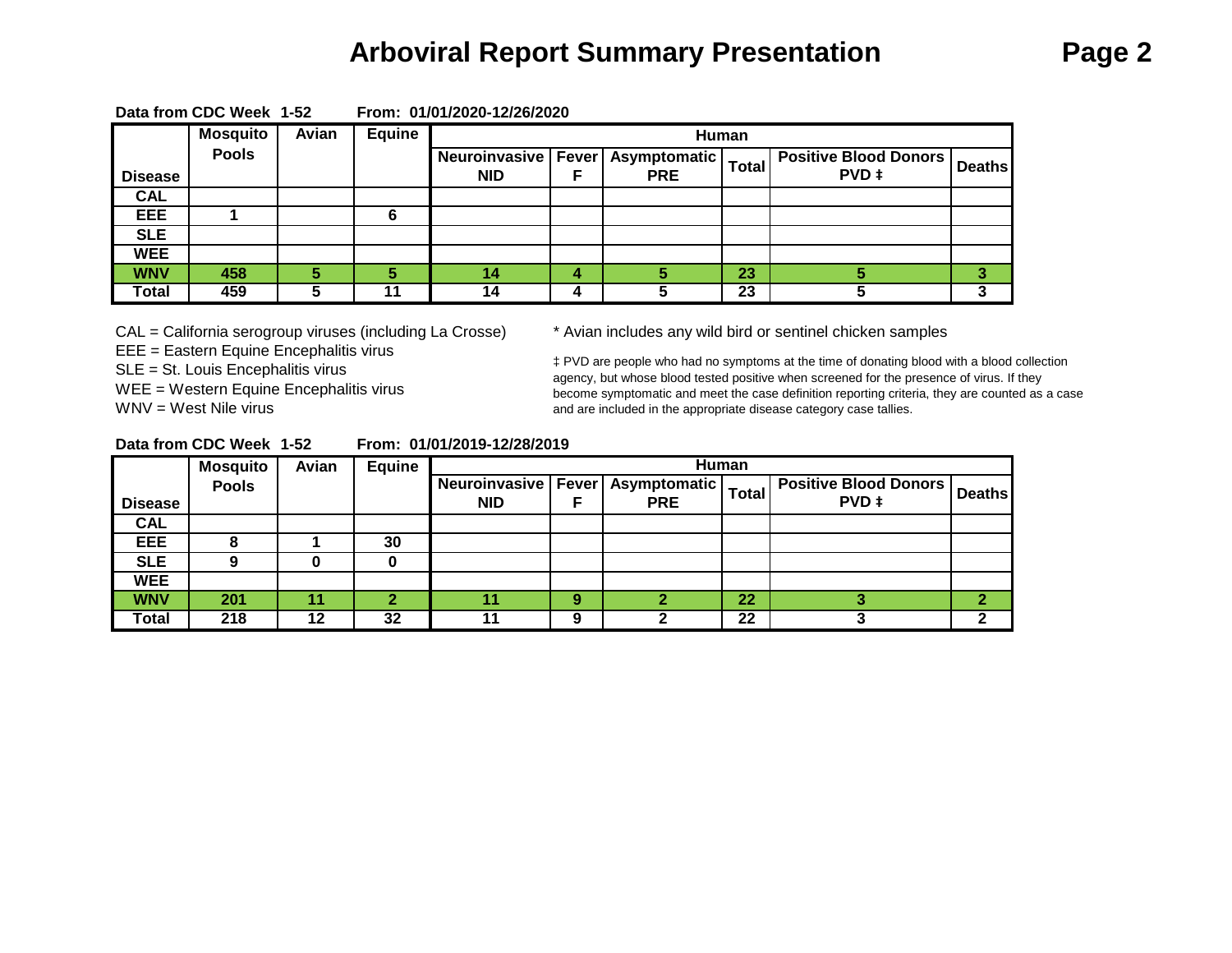## **Arbovirus by Parish Page 3**

| Data from               | CDC Week: 52            |                         |                |                 |                |                         |                         |   |              |               | From: 01/01/2020-12/26/2020 |   |             |              |                         |            |                                    |
|-------------------------|-------------------------|-------------------------|----------------|-----------------|----------------|-------------------------|-------------------------|---|--------------|---------------|-----------------------------|---|-------------|--------------|-------------------------|------------|------------------------------------|
|                         |                         |                         |                | <b>WNV</b>      |                |                         |                         |   |              | <b>SLE</b>    |                             |   |             |              | EEE                     | <b>CAL</b> | CAL = California serogroup viruses |
| Parish                  | M                       | A                       | Е              |                 |                | Human                   |                         | M | $\mathsf{A}$ |               | $E$ Human M A E             |   |             |              | Human                   | Human      | (including La Crosse)              |
|                         |                         |                         |                | NID             | $\overline{F}$ |                         | <b>PRE</b> Total        |   |              |               |                             |   |             |              |                         |            | EEE = Eastern Equine Encephalitis  |
| Acadia                  | 1                       |                         |                |                 |                |                         | 0                       |   |              |               |                             |   |             |              |                         |            | virus                              |
| <b>Allen</b>            | 13                      |                         |                |                 |                |                         | 0                       |   |              |               |                             |   |             |              |                         |            | SLE = St. Louis Encephalitis virus |
| <b>Ascension</b>        | 25                      |                         |                |                 |                |                         | $\mathbf 0$             |   |              |               |                             |   |             |              |                         |            | WEE = Western Equine Encephalitis  |
| <b>Assumption</b>       | $\mathbf{2}$            |                         |                |                 |                |                         | 0                       |   |              |               |                             |   |             |              |                         |            | virus                              |
| <b>Avoyelles</b>        |                         |                         |                |                 |                |                         | $\overline{\mathbf{0}}$ |   |              |               |                             |   |             |              |                         |            |                                    |
| <b>Beauregard</b>       |                         |                         |                |                 |                |                         | 0                       |   |              |               |                             |   |             |              |                         |            | $WW = West$ Nile virus             |
| <b>Bossier</b>          | $\overline{7}$          |                         |                | 3               |                |                         | 3                       |   |              |               |                             |   |             |              |                         |            |                                    |
| Caddo                   | $\overline{27}$         |                         |                | 6               |                |                         | 6                       |   |              |               |                             |   |             |              |                         |            |                                    |
| Calcasieu               | 14                      |                         |                |                 |                |                         | $\mathbf 0$             |   |              |               |                             |   |             |              |                         |            |                                    |
| <b>Cameron</b>          |                         |                         |                |                 |                |                         | $\mathbf 0$             |   |              |               |                             |   |             |              |                         |            | $M = M$ osquito                    |
| Claiborne               |                         |                         |                |                 |                |                         | $\mathbf 0$             |   |              |               |                             |   |             |              |                         |            | $A = Avian$                        |
| <b>DeSoto</b>           |                         |                         |                |                 |                |                         | 0                       |   |              |               |                             |   |             |              |                         |            | $E = Equine$                       |
| <b>East Baton Rouge</b> | 26                      | $\overline{\mathbf{3}}$ |                | $\overline{1}$  | $\overline{1}$ | $\overline{\mathbf{2}}$ | $\overline{\mathbf{4}}$ |   |              |               |                             |   |             |              |                         |            |                                    |
| <b>East Feliciana</b>   |                         |                         |                |                 |                |                         | $\mathbf 0$             |   |              |               |                             |   |             |              |                         |            |                                    |
|                         |                         |                         |                |                 |                |                         | $\overline{\mathbf{0}}$ |   |              |               |                             |   |             |              |                         |            |                                    |
| Evangeline              |                         |                         |                |                 |                |                         |                         |   |              |               |                             |   |             |              |                         |            |                                    |
| <b>Franklin</b>         |                         |                         |                |                 |                |                         | 0                       |   |              |               |                             |   |             |              |                         |            |                                    |
| Grant                   |                         |                         |                |                 |                |                         | 0                       |   |              |               |                             |   |             |              |                         |            |                                    |
| Iberia                  | $\mathbf 2$             |                         |                |                 |                |                         | 0                       |   |              |               |                             |   |             |              |                         |            |                                    |
| <b>Iberville</b>        |                         |                         |                |                 |                |                         | 0                       |   |              |               |                             |   |             | 1            |                         |            |                                    |
| Jackson                 |                         |                         |                |                 |                |                         | $\mathbf 0$             |   |              |               |                             |   |             |              |                         |            |                                    |
| <b>Jefferson</b>        | 4                       | $\mathbf{2}$            |                | 1               |                |                         | 1                       |   |              |               |                             |   |             |              |                         |            |                                    |
| Jefferson Davis         | 1                       |                         |                |                 |                |                         | $\mathbf 0$             |   |              |               |                             |   |             |              |                         |            |                                    |
| Lafayette               |                         |                         |                |                 |                |                         | $\bf{0}$                |   |              |               |                             |   |             | 1            |                         |            |                                    |
| Lafourche               | 4                       |                         |                |                 |                |                         | 0                       |   |              |               |                             |   |             | 3            |                         |            |                                    |
| Lasalle                 |                         |                         |                |                 |                |                         | 0                       |   |              |               |                             |   |             |              |                         |            |                                    |
| Lincoln                 | 1                       |                         |                |                 |                |                         | $\mathbf 0$             |   |              |               |                             |   |             |              |                         |            |                                    |
| Livingston              |                         |                         |                |                 | $\mathbf{1}$   |                         | 1                       |   |              |               |                             |   |             |              |                         |            |                                    |
| <b>Madison</b>          |                         |                         |                | 1               |                |                         | 1                       |   |              |               |                             |   |             |              |                         |            |                                    |
| <b>Natchitoches</b>     |                         |                         |                |                 |                |                         | $\mathbf 0$             |   |              |               |                             |   |             |              |                         |            |                                    |
| <b>Orleans</b>          | 9                       |                         |                |                 |                |                         | $\mathbf 0$             |   |              |               |                             |   |             |              |                         |            |                                    |
| <b>Ouachita</b>         | 172                     |                         |                |                 |                |                         | $\overline{\mathbf{0}}$ |   |              |               |                             |   |             |              |                         |            |                                    |
| <b>Pointe Coupee</b>    |                         |                         |                |                 |                |                         | $\bf{0}$                |   |              |               |                             |   |             |              |                         |            |                                    |
| <b>Rapides</b>          |                         |                         |                |                 | $\mathbf{1}$   |                         | 1                       |   |              |               |                             |   |             |              |                         |            |                                    |
| <b>Red River</b>        |                         |                         |                |                 |                |                         | $\pmb{0}$               |   |              |               |                             |   |             |              |                         |            |                                    |
| St. Bernard             | $\overline{\mathbf{3}}$ |                         |                |                 |                |                         | 0                       |   |              |               |                             |   |             |              |                         |            |                                    |
| <b>St. Charles</b>      | $\overline{2}$          |                         |                |                 |                |                         | $\mathbf 0$             |   |              |               |                             |   |             |              |                         |            |                                    |
|                         |                         |                         |                |                 |                |                         |                         |   |              |               |                             |   |             |              |                         |            |                                    |
| <b>St. James</b>        | $\mathbf 2$             |                         |                |                 |                |                         | 0                       |   |              |               |                             |   |             |              |                         |            |                                    |
| St. John                | $\overline{\mathbf{4}}$ |                         |                |                 |                |                         | $\overline{\mathbf{0}}$ |   |              |               |                             |   |             |              |                         |            |                                    |
| <b>St. Landry</b>       |                         |                         |                |                 |                |                         | 0                       |   |              |               |                             |   |             |              |                         |            |                                    |
| <b>St. Martin</b>       | 3                       |                         |                |                 |                |                         | $\mathbf 0$             |   |              |               |                             | 1 |             | $\mathbf{1}$ |                         |            |                                    |
| St. Mary                | 1                       |                         |                |                 |                |                         | $\mathbf 0$             |   |              |               |                             |   |             |              |                         |            |                                    |
| <b>St. Tammany</b>      | 7                       |                         | $\mathbf{2}$   |                 |                | 1                       | 1                       |   |              |               |                             |   |             |              |                         |            |                                    |
| Tangipahoa              | 33                      |                         | 1              | $\mathbf{2}$    |                | 1                       | 3                       |   |              |               |                             |   |             |              |                         |            |                                    |
| <b>Terrebonne</b>       | 15                      |                         |                |                 |                |                         | 0                       |   |              |               |                             |   |             |              |                         |            |                                    |
| <b>Vermilion</b>        |                         |                         | 1              |                 |                |                         | $\mathbf 0$             |   |              |               |                             |   |             |              |                         |            |                                    |
| Webster                 |                         |                         |                |                 | $\mathbf 1$    |                         | 1                       |   |              |               |                             |   |             |              |                         |            |                                    |
| <b>West Baton Rouge</b> | 80                      |                         |                |                 |                |                         | $\mathbf 0$             |   |              |               |                             |   |             |              |                         |            |                                    |
| <b>West Carroll</b>     |                         |                         |                |                 |                | 1                       | 1                       |   |              |               |                             |   |             |              |                         |            |                                    |
| Winn                    |                         |                         | 1              |                 |                |                         | $\mathbf 0$             |   |              |               |                             |   |             |              |                         |            |                                    |
| Total                   | 458                     | 5                       | 5 <sub>l</sub> | $\overline{14}$ | 4              | 5                       | 23                      |   |              | $\frac{1}{2}$ | $\overline{\mathbf{0}}$     | 1 | $\mathbf 0$ | 6            | $\overline{\mathbf{0}}$ | 0          |                                    |

*All human and equine case tallies are reported by the case's parish of residence, not the parish where the exposure occurred.*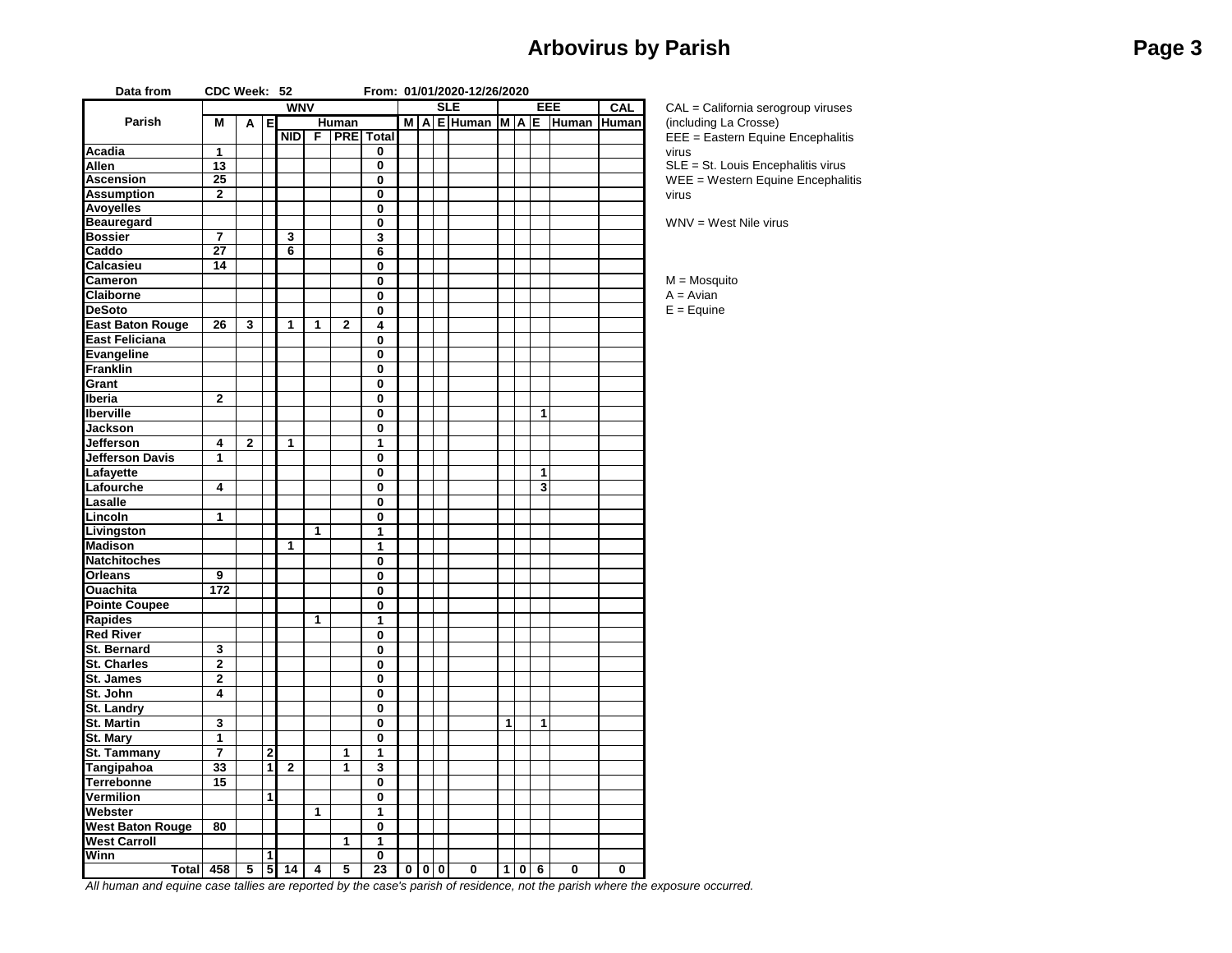# **WNV Human Clinical Presentation Page 4**

| <b>Age Group</b> |                  |                  | <b>Clinical Classification</b> |                  |                  |               |
|------------------|------------------|------------------|--------------------------------|------------------|------------------|---------------|
|                  | <b>NID Cases</b> | <b>Incidence</b> | <b>Fever Cases</b>             | <b>Incidence</b> | <b>PRE Cases</b> | <b>Deaths</b> |
| $0 - 14$         |                  | 0.0              |                                | 0.0              | υ                |               |
| 15-29            |                  | 0.1              |                                | 0.1              |                  |               |
| $30 - 44$        |                  | 0.1              |                                | 0.2              |                  |               |
| 45-59            |                  | 0.1              |                                | 0.1              |                  |               |
| 60-74            |                  | 1.0              |                                | 0.0              |                  |               |
| $75+$            |                  | 1.4              |                                | 0.0              |                  | 3             |
| Undetermined     |                  |                  |                                |                  |                  |               |
| Total            | 14               | 0.3              |                                | 0.1              | 5                | 3             |

| <b>Age Group</b> |             | <b>Neuroinvasive Disease Cases by Gender</b> |               |                    |
|------------------|-------------|----------------------------------------------|---------------|--------------------|
|                  | <b>Male</b> | <b>M</b> Incidence                           | <b>Female</b> | <b>F</b> Incidence |
| $0 - 14$         |             | 0.0                                          |               | 0.0                |
| $15 - 29$        |             | 0.0                                          |               | 0.2                |
| $30 - 44$        |             | 0.2                                          |               | 0.0                |
| 45-59            |             | 0.0                                          |               | 0.2                |
| 60-74            |             | 1.2                                          | 3             | 0.8                |
| $75+$            |             | 1.8                                          | 2             | 1.2                |
| Undetermined     |             |                                              |               |                    |
| Total            |             | 0.3                                          |               | 0.3                |



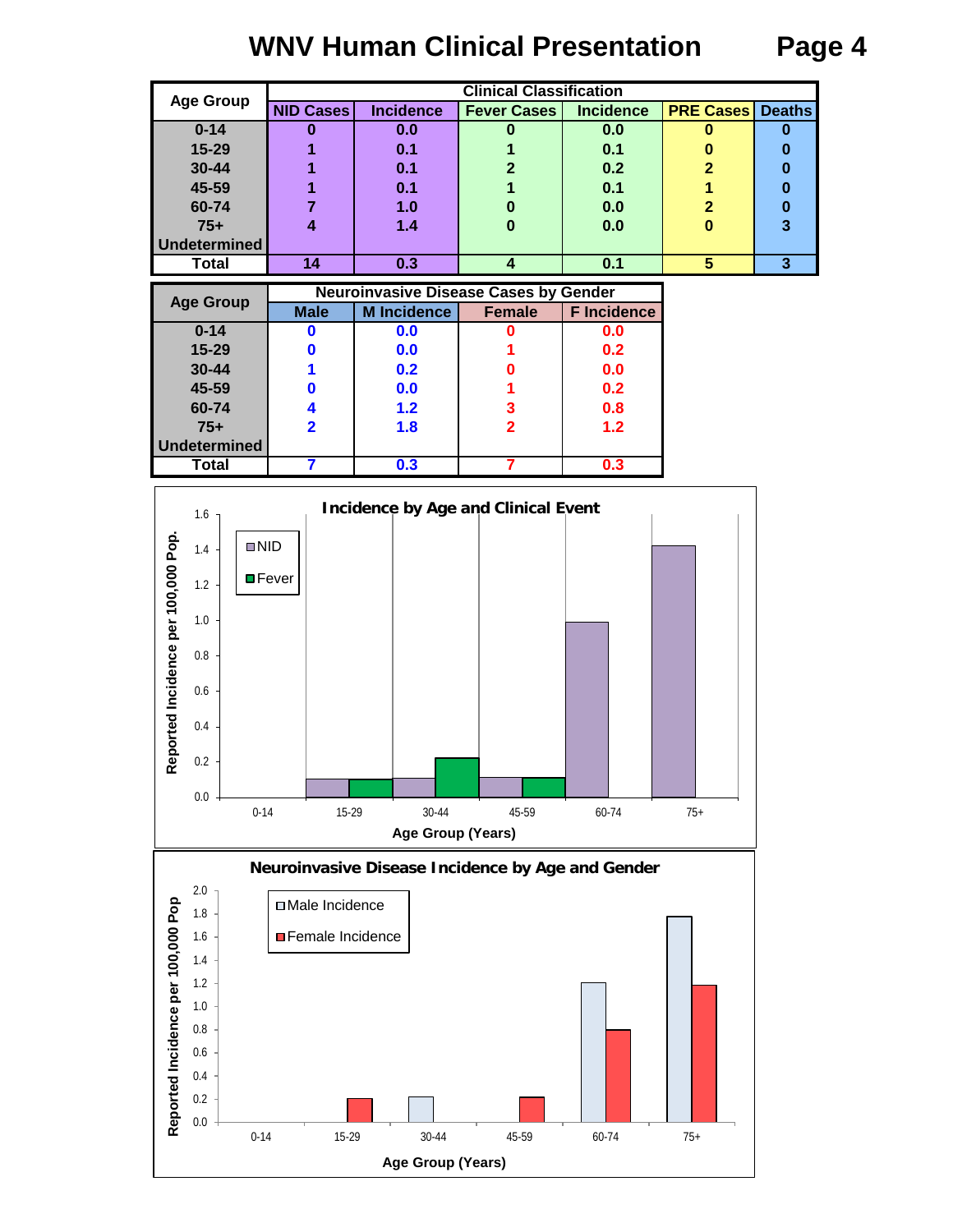## **WNV Infections by Parish According to CDC Week Page 5**

|                      |                                  |                 |                 | $1-4$ 5-8      | $9 - 12$     |           |              | 22           | 23             | 24           | 25           | 26           | 27             | 28           | 29             | 30           |              | 32<br>33                 | 34       |              |              | 37       | 38             | 39             |              | 41           | 42           | 43           | 44             | 45           | 47                      | 48           | 49           | 50           |           |              |
|----------------------|----------------------------------|-----------------|-----------------|----------------|--------------|-----------|--------------|--------------|----------------|--------------|--------------|--------------|----------------|--------------|----------------|--------------|--------------|--------------------------|----------|--------------|--------------|----------|----------------|----------------|--------------|--------------|--------------|--------------|----------------|--------------|-------------------------|--------------|--------------|--------------|-----------|--------------|
|                      |                                  | <b>CDC Week</b> |                 |                |              | $13 - 17$ | 18-21        |              |                |              |              |              |                |              |                |              | 31           |                          |          | 35           | 36           |          |                |                | 40           |              |              |              |                |              | 46                      |              |              |              | 51 52     |              |
| <b>Region Parish</b> |                                  | Total           |                 | Jan Feb        | Mar          | Apr       | May          | Jun          |                |              |              | Jul          |                |              |                |              | Aug          |                          |          | <b>Sep</b>   |              |          |                |                | Oct          |              |              |              | Nov            |              |                         | Dec          |              |              |           |              |
|                      | Jefferson                        |                 |                 |                |              |           |              |              |                |              |              |              |                |              |                |              |              |                          |          |              |              |          |                |                |              |              |              |              |                |              |                         |              |              |              |           |              |
|                      | <b>East Baton Rouge</b>          |                 |                 |                |              |           |              |              |                |              |              |              |                |              |                |              |              |                          |          |              |              |          |                |                |              |              |              |              |                |              |                         |              |              |              |           |              |
| 3                    |                                  | $\mathbf{o}$    |                 |                |              |           |              |              |                |              |              |              |                |              |                |              |              |                          |          |              |              |          |                |                |              |              |              |              |                |              |                         |              |              |              |           |              |
|                      |                                  | $\mathbf{o}$    |                 |                |              |           |              |              |                |              |              |              |                |              |                |              |              |                          |          |              |              |          |                |                |              |              |              |              |                |              |                         |              |              |              |           |              |
| 5                    |                                  | $\mathbf{o}$    |                 |                |              |           |              |              |                |              |              |              |                |              |                |              |              |                          |          |              |              |          |                |                |              |              |              |              |                |              |                         |              |              |              |           |              |
| <b>b</b>             |                                  | οI              |                 |                |              |           |              |              |                |              |              |              |                |              |                |              |              |                          |          |              |              |          |                |                |              |              |              |              |                |              |                         |              |              |              |           |              |
| 7                    | <b>Bossier</b>                   | 3               |                 |                |              |           |              |              |                |              |              |              |                |              |                |              |              |                          |          |              |              |          |                |                |              |              |              |              |                |              |                         |              |              |              |           |              |
|                      | Caddo                            | 61              |                 |                |              |           |              |              |                |              |              |              |                |              |                |              |              |                          |          |              |              |          |                |                |              |              |              |              |                |              |                         |              |              |              |           |              |
| 8                    | <b>Madison</b>                   |                 |                 |                |              |           |              |              |                |              |              |              |                |              |                |              |              |                          |          |              |              |          |                |                |              |              |              |              |                |              |                         |              |              |              |           |              |
| 9                    | Tangipahoa                       | $\mathbf{z}$    |                 |                |              |           |              |              |                |              |              |              |                |              |                |              |              |                          |          |              |              |          |                |                |              |              |              |              |                |              |                         |              |              |              |           |              |
|                      | <b>WNV-NID 2020</b>              | 14              | $\bullet$       | $\mathbf{0}$   | $\mathbf{o}$ | $\Omega$  | $\mathbf{0}$ | $\mathbf{0}$ | $\Omega$       | $\Omega$     | $\mathbf{0}$ | $\Omega$     | $\Omega$       | $\Omega$     | $\Omega$       | <sup>o</sup> | $\mathbf 0$  |                          |          |              |              |          |                |                |              | $\Omega$     | $\Omega$     | $\Omega$     | $\mathbf 0$    |              | $\Omega$<br>$\mathbf 0$ | $\Omega$     | $\Omega$     | $\Omega$     | $\Omega$  | $\Omega$     |
|                      | <b>WNV-F 2020</b>                | 4 <sup>1</sup>  | $\bullet$       | $\overline{0}$ | $\Omega$     |           | $\Omega$     | $\Omega$     | $\Omega$       | $\Omega$     | $\Omega$     |              | $\Omega$       | $\mathbf{0}$ | $\Omega$       | $\Omega$     | $\mathbf{o}$ | $\mathbf{0}$<br>$\Omega$ | $\Omega$ |              | $\Omega$     | $\Omega$ | $\Omega$       |                | $\Omega$     | $\bullet$    | $\Omega$     |              |                | $\Omega$     |                         | $\Omega$     | $\Omega$     | $\Omega$     | $\Omega$  | $\Omega$     |
|                      | <b>WNV-PRE 2020</b>              |                 | $5\overline{0}$ | $\mathbf{0}$   | $\Omega$     |           | $\Omega$     | $\mathbf{0}$ | $\mathbf{o}$   | $\mathbf{o}$ | $\bullet$    | $\mathbf{0}$ | $\mathbf{o}$   | $\mathbf{o}$ | $\mathbf{o}$   | $\mathbf{0}$ | $\mathbf{0}$ | $\mathbf{0}$             |          | $\mathbf{0}$ | $\mathbf{0}$ |          | $\mathbf{o}$   |                | $\mathbf{0}$ | $\mathbf{o}$ | $\mathbf{o}$ | $\mathbf{0}$ | $\mathbf{o}$   | $\bullet$    | $\mathbf{0}$            | $\bullet$    | $\Omega$     | $\mathbf{0}$ | $\bullet$ | $\mathbf{0}$ |
|                      | <b>Average WNV-NID All Years</b> | 68              | $\mathbf{0}$    | $\mathbf{0}$   | $\mathbf{0}$ |           |              | $\mathbf{0}$ | $\overline{0}$ | $\mathbf{0}$ | $\mathbf 0$  |              | $\overline{2}$ | $\mathbf{3}$ | 5 <sup>1</sup> | 6            | 6            | 8<br>$\overline{ }$      | 5        |              |              |          | $\overline{2}$ | $\overline{2}$ |              |              |              |              | $\blacksquare$ | $\mathbf{0}$ | $\mathbf{o}$            | $\mathbf{1}$ | $\mathbf{O}$ | $\mathbf{0}$ |           | $0$ 0        |

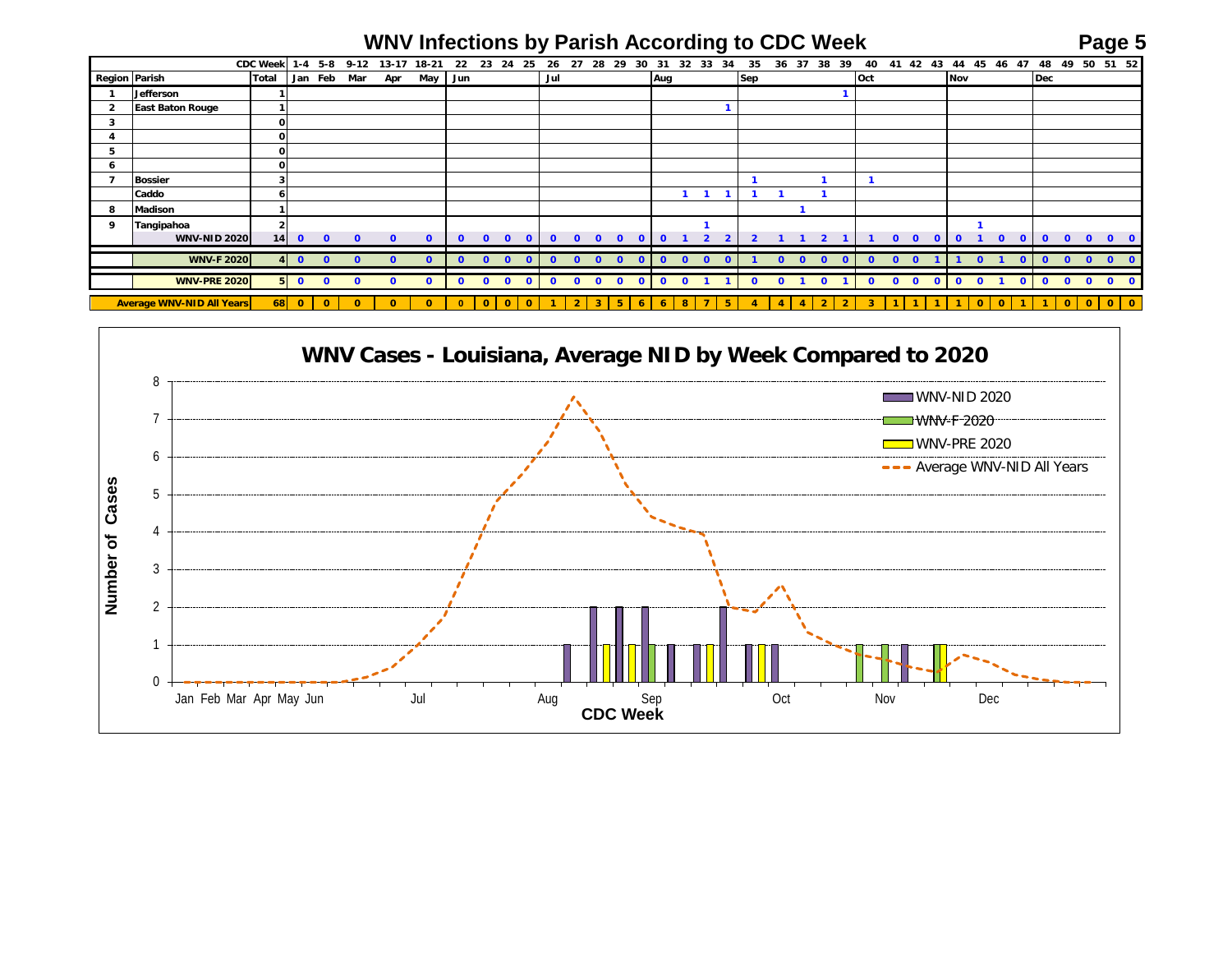|                           |                                                                                 |      |      |      |      |                 | <b>Total Human WNV Clinical Presentation by Year</b> |      |      |        |      |      |      |      |      |      |      |      |      |              |
|---------------------------|---------------------------------------------------------------------------------|------|------|------|------|-----------------|------------------------------------------------------|------|------|--------|------|------|------|------|------|------|------|------|------|--------------|
|                           | 2002                                                                            | 2003 | 2004 | 2005 | 2006 | 2007            | 2008                                                 | 2009 | 2010 | 2011   | 2012 | 2013 | 2014 | 2015 | 2016 | 2017 | 2018 | 2019 | 2020 | <b>Total</b> |
| <b>INID Cases</b>         | 204                                                                             | 101  | 84   | 118  | 91   | 27              | 19                                                   |      | 20   |        | 160  | -34  | 61   | 41   | 37   | 38   | 56   |      |      | 1133         |
| <b>IFever</b>             | 733<br>54<br>89<br>30<br>124<br>כי ה<br>59<br>20<br>491<br>Ю<br>24<br>24<br>437 |      |      |      |      |                 |                                                      |      |      |        |      |      |      |      |      |      |      |      |      |              |
| <u> Asymptomatic</u>      | 0                                                                               |      |      | 16   | 22   | 10 <sub>1</sub> | 9                                                    |      |      | ≏<br>æ | 46   |      | 20   | 18   |      |      |      |      |      | 206          |
| <b>IProportion of NID</b> | 0.62                                                                            | 0.81 | 0.78 | 0.69 | 0.51 | 0.68            | 0.39                                                 | 0.52 | 0.74 | 0.60   | 0.46 | 0.59 | 0.51 | 0.80 | 0.65 | 0.78 | 0.67 | 0.55 | 0.78 |              |
| Deaths                    | 24                                                                              |      |      |      |      |                 |                                                      |      |      |        | 21   |      | 12   |      |      |      |      |      |      |              |
| <b>Total Disease</b>      | 328                                                                             | 128  | 115  | 188  | 202  | 50              | 58                                                   | 29   | 34   | 12     | 397  | 62   | 140  | 69   | 64   | 57   | 94   | 22   | 23   |              |

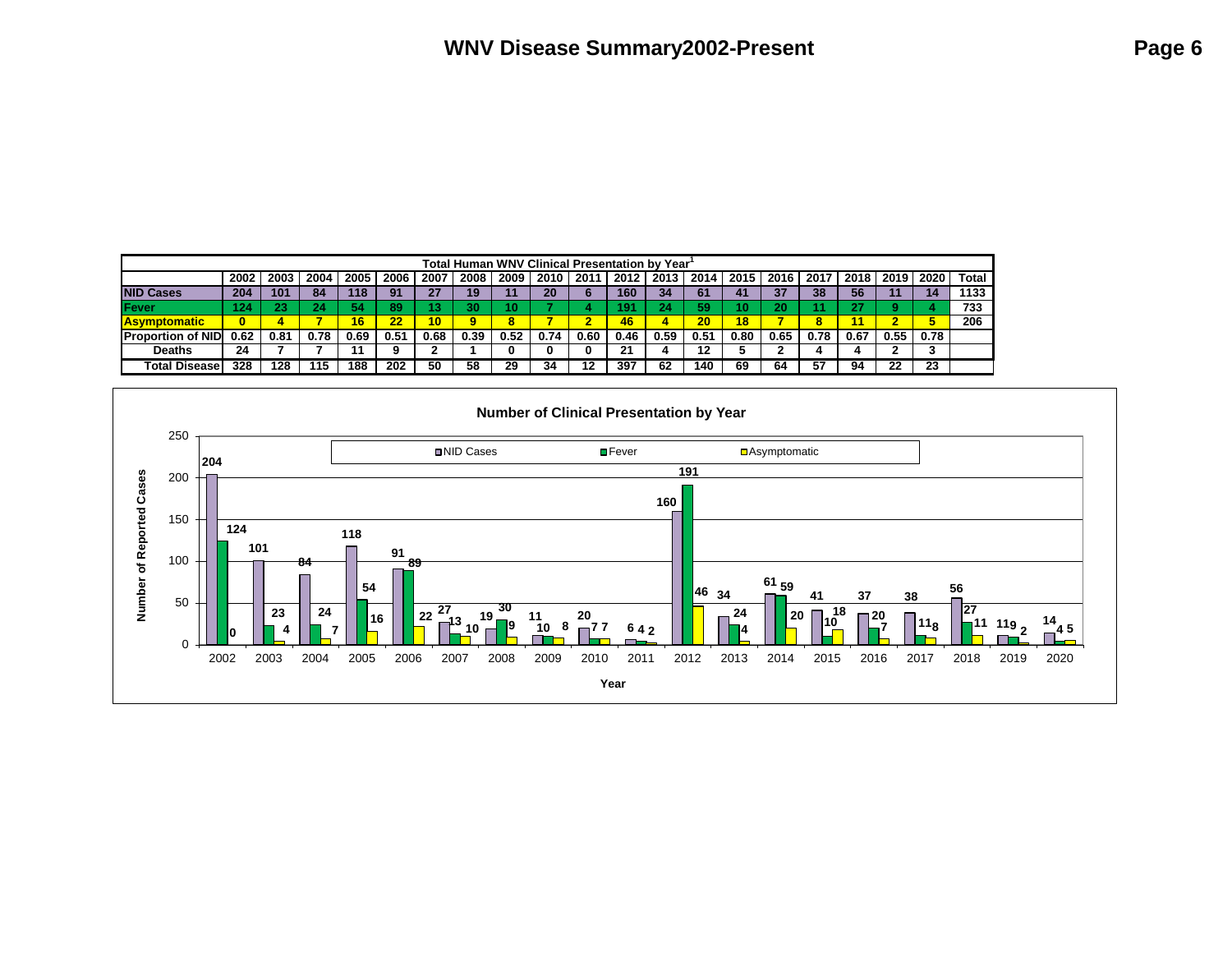|                  |           |                      |                         |                         |                       |                                |                         |                         | WNV-NID Cases by CDC Week by Year |                  |                          |                              |                          |                          |                                |                            |                         |                      |                          |                      |
|------------------|-----------|----------------------|-------------------------|-------------------------|-----------------------|--------------------------------|-------------------------|-------------------------|-----------------------------------|------------------|--------------------------|------------------------------|--------------------------|--------------------------|--------------------------------|----------------------------|-------------------------|----------------------|--------------------------|----------------------|
|                  | Week      | 2002                 | 2003                    | 2004                    | 2005                  | 2006                           | 2007                    | 2008                    | 2009                              |                  | 2010 2011                | 2012                         | 2013                     | 2014                     |                                | 2015 2016                  | 2017                    | 2018                 | 2019                     | 2020                 |
| Jan              |           |                      |                         |                         |                       |                                |                         |                         |                                   |                  |                          |                              |                          |                          |                                |                            |                         |                      |                          |                      |
|                  | 3         |                      |                         |                         |                       |                                |                         |                         |                                   |                  |                          |                              |                          |                          |                                |                            |                         |                      |                          |                      |
|                  | 7         |                      |                         |                         |                       |                                |                         |                         |                                   |                  |                          |                              |                          |                          |                                |                            |                         |                      |                          |                      |
| March            | 10        |                      |                         |                         |                       |                                |                         |                         |                                   |                  |                          |                              |                          |                          |                                |                            |                         |                      |                          |                      |
|                  | 13        |                      |                         |                         |                       |                                |                         |                         |                                   |                  |                          |                              |                          |                          |                                |                            | $\Omega$                |                      |                          |                      |
|                  | 17        |                      |                         |                         |                       |                                |                         |                         |                                   |                  |                          |                              |                          |                          |                                |                            | $\mathbf 1$             |                      |                          |                      |
| May              | 19        |                      |                         |                         |                       |                                |                         |                         |                                   |                  |                          |                              |                          |                          |                                |                            | $\Omega$                |                      |                          |                      |
|                  | 20        | $\Omega$             | $\Omega$                | $\mathbf 0$             | $\mathbf 0$           | $\mathbf 0$                    | $\mathbf 0$             | $\mathbf 0$             | $\mathbf 0$                       | $\Omega$         | $\mathbf 0$              | $\Omega$                     | $\mathbf 0$              | $\mathbf 0$              | $\mathbf 0$                    | $\mathbf 0$                | $\Omega$                | $\Omega$             | $\mathbf 0$              | 0                    |
|                  | 21        | $\Omega$             | $\Omega$                | $\Omega$                | $\Omega$              | $\Omega$                       | $\Omega$                | $\Omega$                | $\Omega$                          | $\Omega$         | $\Omega$                 | $\Omega$                     | $\Omega$                 | $\Omega$                 | $\Omega$                       | $\Omega$                   | $\Omega$                | $\Omega$             | $\Omega$                 | $\Omega$             |
| June             | 22<br>23  | $\Omega$             | 0                       | $\Omega$                | $\Omega$              | $\Omega$                       | $\mathbf 0$             | $\Omega$                | $\Omega$                          | $\Omega$         | $\Omega$                 | $\Omega$                     | $\Omega$                 | $\Omega$                 | $\mathbf 0$                    | $\Omega$                   | $\Omega$                | $\Omega$             | $\Omega$                 | 0                    |
|                  | 24        | $\Omega$             | $\Omega$                | $\Omega$                | $\Omega$              | $\Omega$                       | $\mathbf 0$             | $\mathbf 0$             | $\Omega$                          | $\Omega$         | $\mathbf 0$              | $\Omega$                     | $\Omega$                 | $\Omega$                 | $\mathbf 0$                    | $\Omega$                   | $\Omega$                | $\Omega$             | $\Omega$                 | 0                    |
|                  | 25        | $\overline{2}$       | $\Omega$                | $\Omega$                | $\Omega$              | $\Omega$                       | $\Omega$                | $\Omega$                | $\mathbf{0}$                      | $\Omega$         | $\Omega$                 | $\Omega$                     | $\Omega$                 | $\Omega$                 | 0                              | $\Omega$                   | $\mathbf{1}$            | $\Omega$             | $\Omega$                 | 0                    |
| July             | 26        | $\overline{2}$       | $\overline{2}$          | $\mathbf 0$             | $\mathbf 0$           | $\mathbf 0$                    | $\mathbf 0$             | $\mathbf 0$             | $\mathbf{1}$                      | $\mathbf 0$      | $\mathbf 0$              | $\mathbf{1}$<br>$\mathbf{1}$ | $\Omega$                 | $\mathbf 0$              | $\mathbf 0$<br>$\mathbf{1}$    | $\overline{0}$             | $\mathbf 0$             | $\mathbf{1}$         | $\mathbf 0$              | $\Omega$             |
|                  | 27        | 11                   | $\Omega$                | $\Omega$                | $\Omega$              | 1                              | $\Omega$                | $\Omega$                | 1                                 | $\Omega$         | $\Omega$                 |                              | $\Omega$                 | $\Omega$                 |                                | $\Omega$                   | $\Omega$                | $\overline{2}$       | $\Omega$                 | $\Omega$<br>0        |
|                  | 28        | 6<br>9               | $\overline{3}$<br>5     | 3<br>$\overline{2}$     | $\boldsymbol{4}$<br>5 | $\mathbf{1}$<br>$\overline{4}$ | $\Omega$<br>$\mathbf 0$ | $\Omega$<br>$\mathbf 0$ | $\overline{2}$<br>$\mathbf 0$     | 3<br>$\mathbf 0$ | $\Omega$<br>$\mathbf{1}$ | 3<br>15                      | $\Omega$<br>$\mathbf{1}$ | $\Omega$<br>$\mathbf{3}$ | $\mathbf{1}$                   | $\Omega$<br>$\overline{2}$ | 5<br>$\mathbf 0$        | 3<br>$\overline{4}$  | $\Omega$<br>$\mathbf{1}$ | 0                    |
|                  | 29        | $\overline{23}$      | 5                       | $\overline{2}$          | 13                    | 5                              | $\Omega$                | $\Omega$                | 1                                 | $\mathbf{1}$     | $\mathbf{1}$             | 11                           | $\Omega$                 | $\overline{7}$           | $\overline{2}$<br>$\mathbf{1}$ | $\overline{2}$             | $\overline{\mathbf{z}}$ | $\mathbf{Q}$         | $\mathbf{1}$             | $\Omega$             |
| <b>August</b>    | 30        | $\overline{23}$      | 8                       | 8                       | 8                     | 6                              | $\mathbf 0$             | $\overline{2}$          | $\mathbf{1}$                      | $\overline{2}$   | $\mathbf{O}$             | $\overline{13}$              | 1                        | 9                        | $\overline{2}$                 | $\mathbf 0$                | 1                       | 3                    | $\overline{4}$           | 0                    |
|                  | 31        | 21                   | 10                      | 5                       | 21                    | $\overline{7}$                 | $\mathbf{1}$            | $\mathbf{1}$            | $\mathbf 0$                       | $\mathbf 0$      | $\mathbf 0$              | 17                           | 3                        | 3                        | 5                              | $\overline{2}$             | 1                       | 8                    | $\mathbf 0$              | 0                    |
|                  | 32        | 24                   | $\overline{\mathbf{z}}$ | $\overline{15}$         | 11                    | 14                             | 3                       | $\overline{2}$          | 1                                 | $\mathbf{1}$     | $\mathbf{1}$             | $\overline{18}$              | 3                        | $\overline{\mathbf{A}}$  | $\overline{\mathbf{A}}$        | 6                          | 5                       | $\overline{2}$       | $\mathbf{1}$             | 1                    |
|                  | 33        | 21                   | 8                       | $\overline{7}$          | 9                     | 13                             | $\overline{2}$          | $\mathbf{1}$            | $\overline{2}$                    | $\mathbf{1}$     | $\mathbf{O}$             | 16                           | $\overline{7}$           | 9                        | $\overline{\mathbf{4}}$        | $\mathbf 0$                | $\overline{2}$          | $\mathbf{1}$         | $\mathbf 0$              | $\overline{2}$       |
|                  | 34        | 14                   | 6                       | 3                       | 8                     | $\overline{7}$                 | $\overline{2}$          | 3                       | $\mathbf{1}$                      | $\overline{2}$   | $\mathbf 0$              | 14                           | 6                        | 6                        | $\overline{5}$                 | $\overline{2}$             | 4                       | 4                    | $\mathbf 0$              | $\mathbf{2}$         |
| September        | 35        | $\overline{8}$       | 6                       | 5                       | 6                     | 6                              | 5                       | $\overline{3}$          | $\Omega$                          | $\overline{3}$   | $\mathbf{1}$             | $\overline{12}$              | $\overline{2}$           | $\overline{3}$           | 5                              | 1                          | $\overline{2}$          | $\overline{2}$       | $\Omega$                 | $\overline{2}$       |
|                  | 36        | $\overline{13}$      | $\overline{\mathbf{A}}$ | 5                       | 8                     | 9                              | $\mathbf{3}$            | $\overline{2}$          | $\mathbf 0$                       | $\mathbf{1}$     | $\mathbf{1}$             | $\overline{\mathbf{4}}$      | $\overline{2}$           | 8                        | $\mathbf{1}$                   | $\mathbf{1}$               | $\mathbf 0$             | 5                    | $\mathbf 0$              | 1                    |
|                  | 37        | 8                    | 9                       | 3                       | 9                     | 6                              | 3                       | $\mathbf 0$             | 1                                 | $\overline{2}$   | $\mathbf{1}$             | $\overline{7}$               | 3                        | $\overline{2}$           | 4                              | $\mathbf{1}$               | 4                       | $\overline{2}$       | $\mathbf{1}$             | 1                    |
|                  | 38        | 6                    | $\overline{\mathbf{4}}$ | $\overline{\mathbf{4}}$ | $\overline{2}$        | 3                              | $\mathbf{1}$            | $\mathbf{O}$            | $\Omega$                          | $\mathbf{1}$     | $\Omega$                 | $\overline{\mathbf{4}}$      | $\mathbf{O}$             | $\overline{4}$           | $\mathbf 0$                    | $\mathbf{1}$               | 1                       | 3                    | $\mathbf{1}$             | $\overline{2}$       |
|                  | 39        | $\mathbf{3}$         | $\overline{2}$          | 5                       | 4                     | $\overline{\mathbf{A}}$        | $\mathbf{1}$            | $\mathbf 0$             | $\Omega$                          | $\mathbf{O}$     | $\Omega$                 | $\overline{\mathbf{4}}$      | $\mathbf{1}$             | $\overline{2}$           | $\mathbf{1}$                   | $\mathbf{1}$               | $\mathbf 0$             | $\mathbf{1}$         | $\overline{1}$           | $\blacktriangleleft$ |
| October          | 40        | $\overline{3}$       | 4                       | 5                       | $\boldsymbol{A}$      | 1                              | $\overline{3}$          | 3                       | $\Omega$                          | $\mathbf{1}$     | $\Omega$                 | $\overline{7}$               | 3                        | $\mathbf{1}$             | $\mathbf{0}$                   | $\overline{\mathbf{A}}$    | $\Omega$                | 1                    | $\mathbf 0$              |                      |
|                  | 41        | $\overline{3}$       | $\overline{2}$          | $\overline{\mathbf{4}}$ | 3                     | $\mathbf{1}$                   | $\mathbf 0$             | $\mathbf{O}$            | $\Omega$                          | $\mathbf{O}$     | $\Omega$                 | $\overline{2}$               | $\mathbf{1}$             | $\Omega$                 | $\mathbf 0$                    | $\boldsymbol{A}$           | $\mathbf 0$             | $\mathbf{1}$         | $\mathbf{1}$             | $\bf{0}$             |
|                  | 42        | $\mathbf{3}$         | $\mathbf{1}$            | $\overline{2}$          | $\overline{3}$        | $\mathbf{1}$                   | $\mathbf 0$             | $\mathbf{O}$            | $\Omega$                          | $\mathbf 0$      | $\mathbf 0$              | $\mathbf{1}$                 | $\mathbf{1}$             | $\Omega$                 | $\mathbf{3}$                   | $\mathbf 0$                | $\mathbf{1}$            | $\mathbf{1}$         | $\Omega$                 | $\bf{0}$             |
|                  | -43<br>44 | $\mathbf 0$          | $\overline{2}$          | $\mathbf 0$             | $\Omega$              | $\mathbf 0$                    | 3                       | $\mathbf{O}$            | $\Omega$                          | $\mathbf{0}$     | $\Omega$                 | 3                            | $\Omega$                 | $\Omega$                 | $\mathbf{1}$                   | $\overline{2}$             | $\overline{2}$          | $\overline{2}$       | $\Omega$                 | $\bf{0}$             |
|                  |           | $\Omega$             | 4                       | $\mathbf 0$             | $\Omega$              | $\mathbf{1}$                   | $\mathbf 0$             | $\mathbf 0$             | $\Omega$                          | $\mathbf{O}$     | $\mathbf 0$              | $\overline{\mathbf{3}}$      | $\Omega$                 | $\mathbf 0$              | $\mathbf 0$                    | $\mathbf{1}$               | $\mathbf 0$             | $\mathbf 0$          | $\mathbf 0$              | $\bf{0}$             |
| <b>November</b>  | 45        | $\overline{0}$       | $\overline{2}$          | $\overline{2}$          | $\Omega$              | $\mathbf 0$                    | $\mathbf 0$             | $\overline{1}$          | $\Omega$                          | $\mathbf 0$      | $\Omega$                 | $\mathbf{0}$                 | $\Omega$                 | $\Omega$                 | $\overline{0}$                 | $\overline{1}$             | $\Omega$                | $\overline{1}$       | $\Omega$                 | 1                    |
|                  | 46<br>47  | $\mathbf 0$          | $\mathbf{1}$            | 1                       | $\Omega$              | $\mathbf 0$                    | $\mathbf 0$             | $\mathbf{O}$            | $\Omega$                          | $\mathbf 0$      | $\Omega$                 | $\mathbf{1}$                 | $\Omega$                 | $\Omega$                 | $\mathbf{O}$                   | 1                          | $\Omega$                | $\Omega$             | $\mathbf{0}$             |                      |
|                  | -48       | $\mathbf{1}$         | $\mathbf{1}$            | $\overline{2}$<br>1     | $\Omega$              | $\mathbf{1}$                   | $\mathbf 0$             | $\mathbf{1}$            | $\mathbf{0}$                      | $\mathbf 0$      | $\mathbf 0$              | $\mathbf{1}$                 | $\Omega$                 | $\Omega$                 | $\mathbf{1}$                   | 3                          | $\mathbf 0$<br>1        | $\Omega$             | $\mathbf 0$              |                      |
| <b>December</b>  | 49        | $\Omega$             | $\overline{2}$          |                         | $\Omega$              | $\Omega$                       | $\Omega$                | $\Omega$                | $\Omega$                          | $\overline{2}$   | $\Omega$                 | $\mathbf{1}$                 | $\Omega$                 | $\Omega$                 | 0                              | $\overline{2}$             |                         | $\Omega$             | $\Omega$                 |                      |
|                  | 50        | $\Omega$             | 3                       | $\Omega$<br>$\Omega$    | $\Omega$              | $\Omega$                       | $\mathbf 0$             | $\Omega$                | $\Omega$                          | $\Omega$         | $\Omega$                 | $\mathbf 0$<br>$\mathbf{1}$  | $\Omega$                 | $\Omega$<br>$\Omega$     | $\overline{0}$                 | $\Omega$                   | $\Omega$                | $\Omega$             | $\Omega$                 |                      |
|                  | 51        | $\Omega$<br>$\Omega$ | $\Omega$<br>$\Omega$    | $\Omega$                | $\Omega$<br>$\Omega$  | $\Omega$<br>$\Omega$           | $\mathbf 0$<br>$\Omega$ | $\mathbf 0$<br>$\Omega$ | $\Omega$<br>$\Omega$              | 0<br>$\Omega$    | $\mathbf 0$<br>$\Omega$  | $\Omega$                     | $\Omega$<br>$\Omega$     | $\Omega$                 | $\mathbf 0$<br>$\Omega$        | $\Omega$<br>$\Omega$       | $\mathbf 0$<br>$\Omega$ | $\Omega$<br>$\Omega$ | $\Omega$<br>$\Omega$     |                      |
|                  | 52        | $\Omega$             | $\mathbf 0$             | $\mathbf 0$             | $\Omega$              | $\mathbf 0$                    | $\mathbf 0$             | $\overline{0}$          | $\Omega$                          | $\Omega$         | $\mathbf 0$              | $\Omega$                     | $\Omega$                 | $\mathbf 0$              | $\mathbf 0$                    | $\Omega$                   | $\Omega$                | $\mathbf 0$          | $\mathbf 0$              |                      |
| <b>NID Total</b> |           | 204                  | 101                     | 84                      | 118                   | 91                             | $\overline{27}$         | $\overline{19}$         | 11                                | 20               | 6                        | 160                          | 34                       | 61                       | 41                             | $\overline{37}$            | 38                      | 56                   | $\overline{11}$          | 14                   |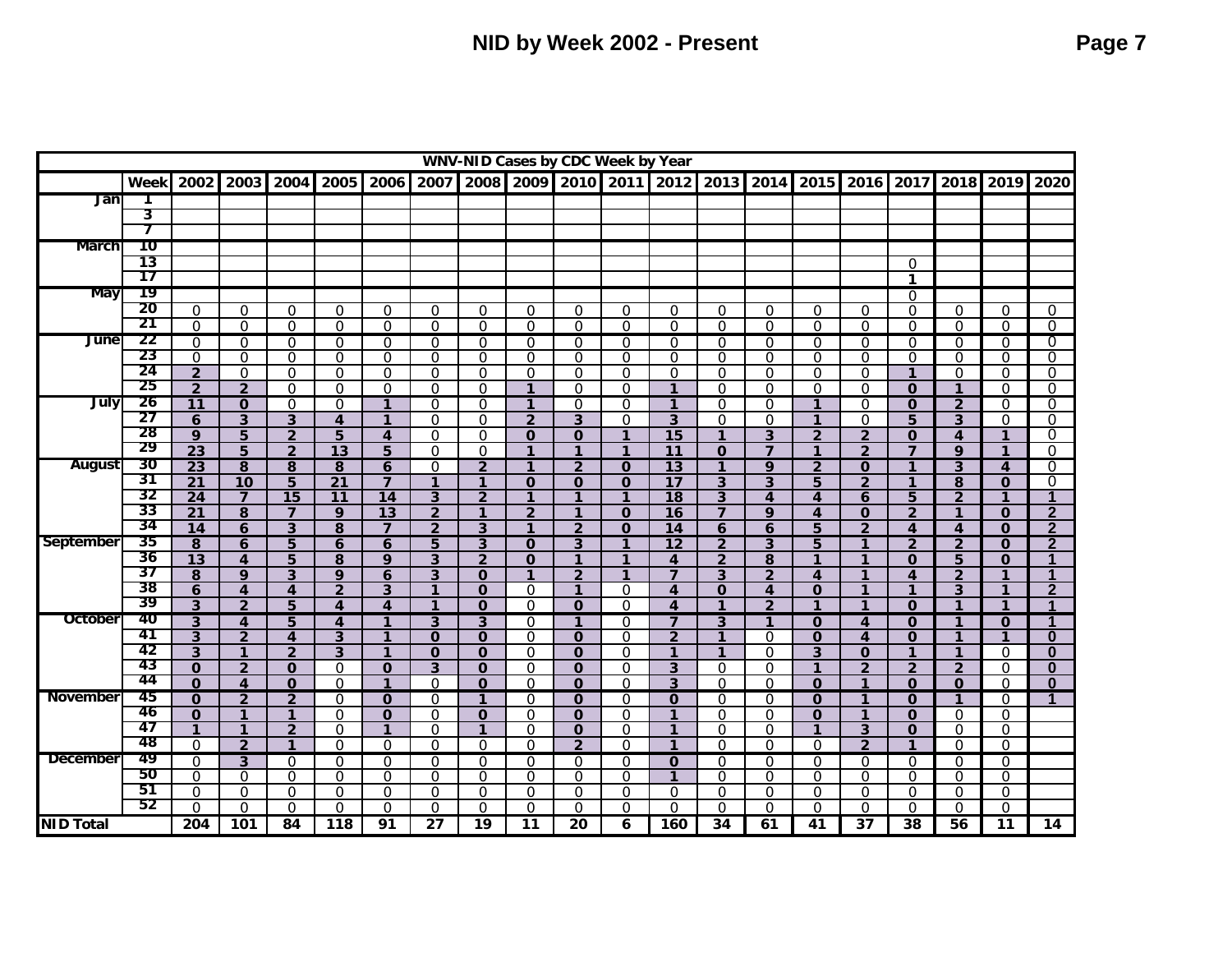| $\overline{\mathbf{R}}$<br>e | Parish                    | <b>NID 2020</b>                                     |              |                |                         |          |   |                                                                |                |  |  | <b>Previously Reported NID Cases</b> |              |    |                |                |              |              |                |                |                |                | R<br>$\mathbf{e}$ | <b>Parish</b>       | <b>NID 2020</b> |                         |                |          |    |    |  |  |  | <b>Previously Reported NID Cases</b> |          |  |          |                                              |  |
|------------------------------|---------------------------|-----------------------------------------------------|--------------|----------------|-------------------------|----------|---|----------------------------------------------------------------|----------------|--|--|--------------------------------------|--------------|----|----------------|----------------|--------------|--------------|----------------|----------------|----------------|----------------|-------------------|---------------------|-----------------|-------------------------|----------------|----------|----|----|--|--|--|--------------------------------------|----------|--|----------|----------------------------------------------|--|
|                              |                           | <b>Incid</b>                                        | #            |                | 02 03                   | 04       |   | 05  06  07  08  09  10  11  12  13  14  15  16  17  18  19  20 |                |  |  |                                      |              |    |                |                |              |              |                |                |                |                | $\alpha$          |                     | <b>Incid</b>    | $\#$                    | 02             | 03       | 04 | 05 |  |  |  |                                      |          |  |          | 06 07 08 09 10 11 12 13 14 15 16 17 18 19 20 |  |
|                              | q<br>1 Jefferson          | 0.2                                                 | $\mathbf{1}$ | 24             | $\overline{\mathbf{3}}$ |          |   | 8                                                              | $\overline{2}$ |  |  | $\mathbf{o}$                         | $\mathbf{0}$ | 13 | $\overline{0}$ | $\overline{0}$ |              | $\mathbf{0}$ | $\overline{0}$ | $\overline{2}$ |                |                |                   | $6$ Avoyelles       | 0.0             | $\mathbf 0$             | $\overline{2}$ | $\Omega$ |    |    |  |  |  |                                      | $\Omega$ |  | $\Omega$ | $\Omega$                                     |  |
|                              | 1 Orleans                 | 0.0                                                 | $\mathbf{o}$ | 10             | $\overline{\mathbf{2}}$ |          |   |                                                                |                |  |  |                                      |              |    |                |                |              |              |                |                | $\Omega$       | $\overline{0}$ | 6                 | Catahoula           | 0.0             | $\mathbf 0$             |                |          |    |    |  |  |  |                                      |          |  |          |                                              |  |
|                              | 1 Plaquemines             | 0.0                                                 | 0            | $\Omega$       |                         |          |   |                                                                |                |  |  |                                      |              |    |                |                |              |              |                |                | $\Omega$       | $\mathbf{0}$   | 6                 | Concordia           | 0.0             | $\mathbf{o}$            |                |          |    |    |  |  |  |                                      |          |  |          |                                              |  |
|                              | 1 St Bernard              | 0.0                                                 | 0            | $\Omega$       |                         |          |   |                                                                |                |  |  |                                      |              |    |                |                |              |              |                |                |                | 0              | 6                 | Grant               | 0.0             | 0                       |                |          |    |    |  |  |  |                                      |          |  |          |                                              |  |
|                              | 2 Ascension               | 0.0                                                 | $\mathbf{o}$ | 6              | $\overline{2}$          |          | 3 | 10                                                             | n              |  |  |                                      |              | ર  |                |                | 2            |              | $\Omega$       |                |                | $\Omega$       | 6                 | Lasalle             | 0.0             | 0                       |                |          |    |    |  |  |  |                                      |          |  |          |                                              |  |
|                              | 2 East Baton Rouge        | 0.2                                                 | $\mathbf{1}$ | 37             |                         | 22       |   |                                                                |                |  |  |                                      |              |    |                |                |              |              |                |                |                |                | 6                 | <b>Rapides</b>      | 0.0             | 0                       |                |          |    |    |  |  |  |                                      |          |  |          |                                              |  |
|                              | 2 East Feliciana          | 0.0                                                 | $\mathbf 0$  | $\overline{2}$ |                         |          |   |                                                                |                |  |  |                                      |              |    |                |                |              |              |                |                |                | $\Omega$       | 6                 | Vernon              | 0.0             | 0                       |                |          |    |    |  |  |  |                                      |          |  |          |                                              |  |
|                              | 2 Iberville               | 0.0                                                 | 0            | 2              |                         |          |   |                                                                |                |  |  |                                      |              |    |                |                |              |              |                |                |                | $\overline{0}$ |                   | 6 Winn              | 0.0             | 0                       |                |          |    |    |  |  |  |                                      |          |  |          |                                              |  |
|                              | 2 Pointe Coupee           | 0.0                                                 | 0            | 6              |                         |          |   |                                                                |                |  |  |                                      |              |    |                |                |              |              |                |                |                | 0              |                   | 7 Bienville         | 0.0             | $\mathbf 0$             | $\mathbf 0$    | $\Omega$ |    |    |  |  |  |                                      |          |  |          | $\Omega$                                     |  |
|                              | 2 West Baton Rouge        | 0.0                                                 | $\mathbf{o}$ | 2              |                         |          |   |                                                                |                |  |  |                                      |              |    |                |                |              |              |                |                |                | $\mathbf 0$    |                   | <b>Bossier</b>      | 2.4             | $\overline{\mathbf{3}}$ | 3              |          |    |    |  |  |  |                                      |          |  |          |                                              |  |
|                              | 2 West Feliciana          | 0.0                                                 | $\mathbf{o}$ | 0              |                         |          |   |                                                                |                |  |  |                                      |              |    |                |                |              |              |                |                | $\Omega$       | 0              |                   | Caddo               | 2.4             | -6                      |                |          |    |    |  |  |  |                                      |          |  |          |                                              |  |
|                              | 3 Assumption              | 0.0                                                 | $\mathbf 0$  | 0              | $\mathbf{1}$            | $\Omega$ |   |                                                                |                |  |  |                                      |              |    |                | $\Omega$       | $\Omega$     |              |                | <sup>0</sup>   |                | $\mathbf 0$    |                   | Claiborne           | 0.0             | 0                       |                |          |    |    |  |  |  |                                      |          |  |          |                                              |  |
|                              | 3 Lafourche               | 0.0                                                 | $\mathbf{o}$ |                |                         |          |   |                                                                |                |  |  |                                      |              |    |                |                |              |              |                |                |                | $\overline{0}$ |                   | <b>DeSoto</b>       | 0.0             | $\mathbf 0$             |                |          |    |    |  |  |  |                                      |          |  |          |                                              |  |
|                              | 3 St Charles              | 0.0                                                 | $\mathbf 0$  |                |                         |          |   |                                                                |                |  |  |                                      |              |    |                |                |              |              |                |                |                | $\Omega$       |                   | <b>Natchitoches</b> | 0.0             | $\mathbf 0$             |                |          |    |    |  |  |  |                                      |          |  |          |                                              |  |
|                              | 3 St James                | 0.0                                                 | $\mathbf{o}$ |                |                         |          |   |                                                                |                |  |  |                                      |              |    |                |                |              |              |                |                |                | 0              |                   | <b>Red River</b>    | 0.0             | $\mathbf 0$             |                |          |    |    |  |  |  |                                      |          |  |          |                                              |  |
|                              | 3 St John the Baptist 0.0 |                                                     | $\mathbf{o}$ |                |                         |          |   |                                                                |                |  |  |                                      |              |    |                |                |              |              |                |                |                | $\mathbf 0$    |                   | Sabine              | 0.0             | 0                       | $\Omega$       |          |    |    |  |  |  |                                      |          |  |          |                                              |  |
|                              | 3 St Mary                 | 0.0                                                 | 0            |                |                         |          |   |                                                                |                |  |  |                                      |              |    |                |                |              |              |                |                |                | $\mathbf 0$    |                   | Webster             | 0.0             | $\mathbf{o}$            | $\mathbf 0$    |          |    |    |  |  |  |                                      |          |  |          | $\Omega$                                     |  |
|                              | 3 Terrebonne              | 0.0                                                 | 0            | 0              | 3                       |          |   |                                                                |                |  |  |                                      |              |    |                |                |              |              |                |                |                | 0              | 8                 | Caldwell            | 0.0             | $\mathbf{o}$            | $\Omega$       |          |    |    |  |  |  |                                      |          |  |          | $\Omega$                                     |  |
|                              | 4 Acadia                  | 0.0                                                 | $\mathbf 0$  | $\Omega$       | $\Omega$                |          |   |                                                                |                |  |  |                                      |              |    |                |                |              |              |                |                |                | $\Omega$       | 8                 | <b>East Carroll</b> | 0.0             | 0                       |                |          |    |    |  |  |  |                                      |          |  |          |                                              |  |
|                              | 4 Evangeline              | 0.0                                                 | 0            |                |                         |          |   |                                                                |                |  |  |                                      |              |    |                |                |              |              |                |                |                |                |                   | 8 Franklin          | 0.0             | 0                       |                |          |    |    |  |  |  |                                      |          |  |          |                                              |  |
|                              | 4 Iberia                  | 0.0                                                 | 0            |                |                         |          |   |                                                                |                |  |  |                                      |              |    |                |                |              |              |                |                |                | $\overline{0}$ | 8                 | Jackson             | 0.0             | $\mathbf 0$             |                |          |    |    |  |  |  |                                      |          |  |          |                                              |  |
|                              | 4 Lafayette               | 0.0                                                 | 0            |                |                         |          |   |                                                                |                |  |  |                                      |              |    |                |                |              |              |                |                |                | $\overline{0}$ | 8                 | Lincoln             | 0.0             | $\mathbf 0$             |                |          |    |    |  |  |  |                                      |          |  |          |                                              |  |
|                              | 4 St Landry               | 0.0                                                 | 0            |                |                         |          |   |                                                                |                |  |  |                                      |              |    |                |                |              |              |                |                |                | $\Omega$       | 8                 | <b>Madison</b>      | 8.8             |                         |                |          |    |    |  |  |  |                                      |          |  |          |                                              |  |
|                              | 4 St Martin               | 0.0                                                 | 0            |                |                         |          |   |                                                                |                |  |  |                                      |              |    |                |                |              |              |                |                |                | $\overline{0}$ | 8                 | Morehouse           | 0.0             | 0                       | $\Omega$       |          |    |    |  |  |  |                                      |          |  |          |                                              |  |
|                              | 4 Vermillion              | 0.0                                                 | $\mathbf{o}$ | 0              |                         |          |   |                                                                |                |  |  |                                      |              |    |                |                |              |              |                |                |                | $\mathbf 0$    | 8                 | <b>Ouachita</b>     | 0.0             | 0                       |                |          |    |    |  |  |  |                                      |          |  |          |                                              |  |
|                              | 5 Allen                   | 0.0                                                 | $\mathbf{o}$ | $\Omega$       | $\Omega$                |          |   |                                                                |                |  |  |                                      |              |    |                |                |              |              |                |                |                | $\Omega$       | 8                 | Richland            | 0.0             | 0                       |                |          |    |    |  |  |  |                                      |          |  |          |                                              |  |
|                              | 5 Beauregard              | 0.0                                                 | 0            |                |                         |          |   |                                                                |                |  |  |                                      |              |    |                |                |              |              |                |                |                | $\overline{0}$ | 8                 | <b>Tensas</b>       | 0.0             | 0                       |                |          |    |    |  |  |  |                                      |          |  |          |                                              |  |
|                              | 5 Calcasieu               | 0.0                                                 | 0            | 8              |                         |          |   |                                                                |                |  |  |                                      |              |    |                |                |              |              |                |                |                | 0              | 8                 | Union               | 0.0             | 0                       |                |          |    |    |  |  |  |                                      |          |  |          |                                              |  |
|                              | 5 Cameron                 | 0.0                                                 | 0            | $\Omega$       |                         |          |   |                                                                |                |  |  |                                      |              |    |                |                |              |              |                |                | $\overline{0}$ | $\overline{0}$ | 8                 | <b>West Carroll</b> | 0.0             | 0                       | 0              |          |    |    |  |  |  |                                      |          |  |          |                                              |  |
|                              | 5 Jefferson Davis         | 0.0                                                 | $\mathbf{o}$ | $\mathbf{0}$   |                         |          |   |                                                                |                |  |  |                                      |              | 0  | 0              | 0              | 3            | 0            | 0              | $\mathbf{0}$   | $\overline{0}$ | $\overline{0}$ |                   | 9 Livingston        | 0.0             | 0                       | 12             |          |    |    |  |  |  |                                      |          |  |          | 3                                            |  |
|                              |                           |                                                     |              |                |                         |          |   |                                                                |                |  |  |                                      |              |    |                |                |              |              |                |                |                |                |                   | 9 St Helena         | 0.0             | $\mathbf{o}$            |                |          |    |    |  |  |  |                                      |          |  |          |                                              |  |
|                              |                           | * parishes highlighted in grey have cases this year |              |                |                         |          |   |                                                                |                |  |  |                                      |              |    | 9 St Tammany   | 0.0            | $\mathbf{0}$ | 27           |                |                |                |                |                   |                     |                 |                         |                |          |    |    |  |  |  |                                      |          |  |          |                                              |  |

 **Tangipahoa 1.5 2 12 6 1 2 6 1 3 1** 0 **1 12** 0 0 **1** 0 0 **1** 0 **2 Washington 0.0 0 6 2** 0 **3 4 2** 0 **1** 0 **1 1** 0 **1** 0 0 **1 1 3** 0 Total | 0.3 14| 204 101 84 118 91 27 19 11 20 6 160 34 61 41 37 38 56 11 | 14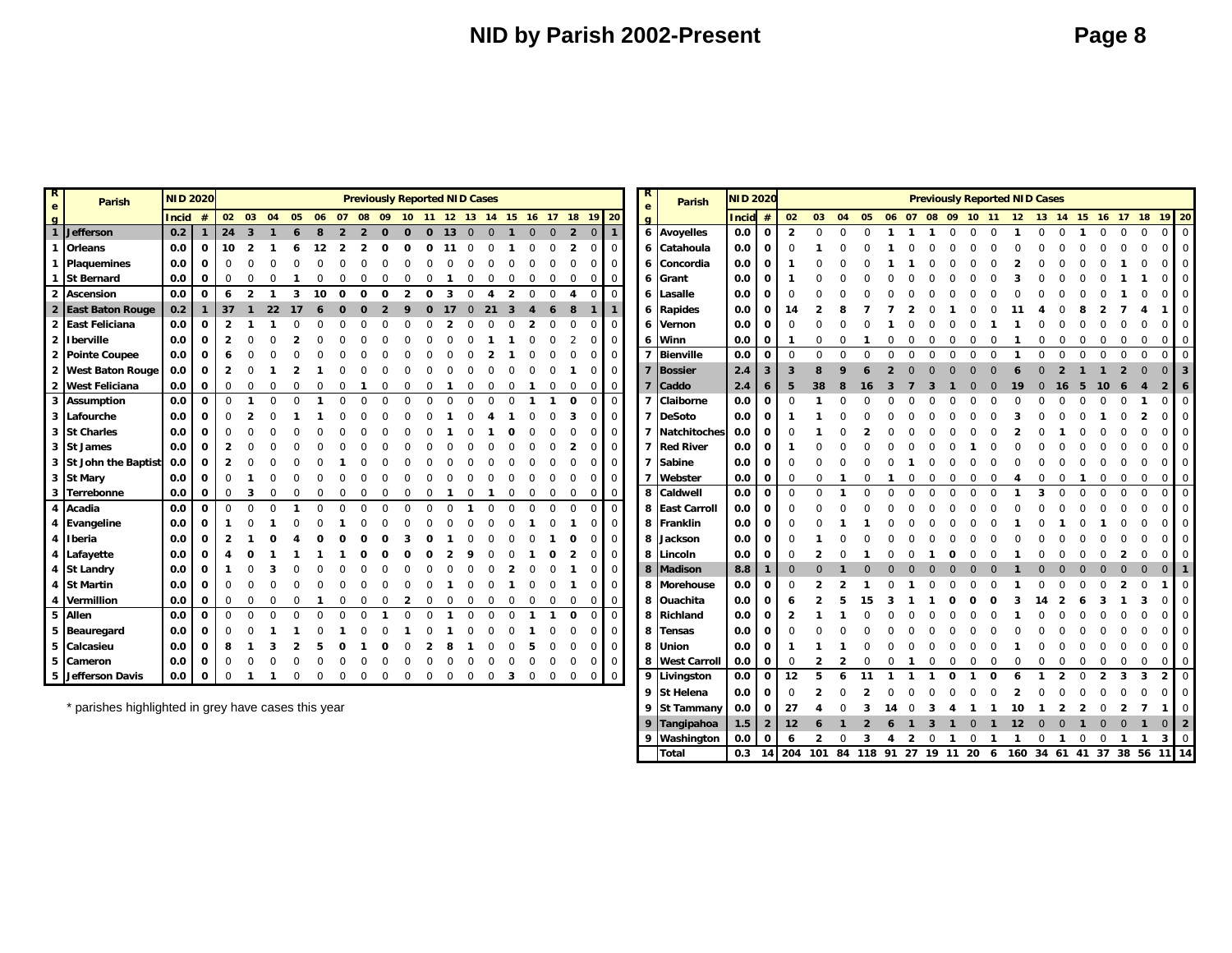## **Imported Arboviral Summary 2020 Page 9**

| Parish                  |  |  | СНІКV  DENV  ZIKV <sup>1</sup>   Total  ZIKV Other <sup>2</sup> |        |                    | Countries/Territories of Travel |
|-------------------------|--|--|-----------------------------------------------------------------|--------|--------------------|---------------------------------|
| <b>Evangeline</b>       |  |  |                                                                 | ICHIKV | <b>IDENV</b>       | <b>ZIKV</b>                     |
| <b>Orleans</b>          |  |  |                                                                 |        | <b>Philippines</b> |                                 |
| <b>Bossier</b>          |  |  |                                                                 |        | Puerto Rico        |                                 |
| <b>Statewide Totall</b> |  |  |                                                                 |        | Jamaica            |                                 |

|   |  | / ZIKV <sup>1</sup>   Total ZIKV Other <sup>2</sup> | Countries/Territories of Travel |                    |             |  |
|---|--|-----------------------------------------------------|---------------------------------|--------------------|-------------|--|
|   |  |                                                     | <b>CHIKV</b>                    | <b>IDENV</b>       | <b>ZIKV</b> |  |
|   |  |                                                     |                                 | Philippines        |             |  |
|   |  |                                                     |                                 | <b>Puerto Rico</b> |             |  |
| 3 |  |                                                     |                                 | Jamaica            |             |  |

#### **Imported Arboviral Summary 2019**

| Parish                  |  |  | CHIKV DENV ZIKV <sup>1</sup>   Total ZIKV Other <sup>2</sup> |        | <b>Countries/Territories of Trav</b> |                    |
|-------------------------|--|--|--------------------------------------------------------------|--------|--------------------------------------|--------------------|
| Caddo                   |  |  |                                                              | ICHIKV | <b>IDENV</b>                         | <b>ZIKV</b>        |
| East Baton Rouge        |  |  |                                                              |        | Cuba                                 | <b>Puerto Rico</b> |
| <b>Jefferson</b>        |  |  |                                                              |        | Guatemala                            |                    |
| Lafayette               |  |  |                                                              |        | <b>Honduras</b>                      |                    |
| Orleans                 |  |  |                                                              |        | Nicaragua                            |                    |
| <b>Statewide Totall</b> |  |  |                                                              |        |                                      |                    |

|                         | I ZIKV Other <sup>2</sup> |  | Countries/Territories of Travel <sup>2</sup> |             |             |  |  |  |  |  |  |
|-------------------------|---------------------------|--|----------------------------------------------|-------------|-------------|--|--|--|--|--|--|
| $\overline{0}$          |                           |  | <b>CHIKV</b>                                 | <b>DENV</b> | ZIKV        |  |  |  |  |  |  |
|                         |                           |  |                                              | Cuba        | Puerto Rico |  |  |  |  |  |  |
| 2                       |                           |  |                                              | Guatemala   |             |  |  |  |  |  |  |
| $\overline{\mathbf{c}}$ |                           |  |                                              | Honduras    |             |  |  |  |  |  |  |
| $\overline{2}$          |                           |  |                                              | Nicaragua   |             |  |  |  |  |  |  |
| Τ                       |                           |  |                                              |             |             |  |  |  |  |  |  |

### **Imported Arboviral Summary 2018**

| Parish                  | <b>CHIKV DENV ZIKV<sup>1</sup></b> |  | l Total I |          | <b>Countries/Territories of Travel</b> |             |
|-------------------------|------------------------------------|--|-----------|----------|----------------------------------------|-------------|
| Caddo                   |                                    |  |           | ICHIKV   | <b>IDENV</b>                           | <b>ZIKV</b> |
| Orleans                 |                                    |  |           | Tanzania | <b>IGuatemala</b>                      |             |
| St. Tammany             |                                    |  |           |          | <b>Sri Lanka</b>                       |             |
| <b>Statewide Totall</b> |                                    |  |           |          |                                        |             |

| / IZIKV' | Totall | <b>Countries/Territories of Travel</b> |             |             |  |  |  |
|----------|--------|----------------------------------------|-------------|-------------|--|--|--|
|          |        | <b>CHIKV</b>                           | <b>DENV</b> | <b>ZIKV</b> |  |  |  |
|          |        | Tanzania                               | Guatemala   |             |  |  |  |
|          |        |                                        | Sri Lanka   |             |  |  |  |
|          |        |                                        |             |             |  |  |  |

**Imported Arboviral Summary 2017**

| Parish                  | $ CHIKV $ DENV $ ZIKV$ <sup>1</sup> |  | Total ZIKV Other <sup>2</sup> |  |              | <b>Countries/Territories o</b> |                   |
|-------------------------|-------------------------------------|--|-------------------------------|--|--------------|--------------------------------|-------------------|
| Jefferson               |                                     |  |                               |  | <b>CHIKV</b> | <b>DENV</b>                    | ZIKV <sup>1</sup> |
| Orleans                 |                                     |  |                               |  | India        | India                          | USVI              |
| St. Tammany             |                                     |  |                               |  |              |                                |                   |
| <b>Statewide Totall</b> | 3                                   |  |                               |  |              |                                |                   |

| <b>Countries/Territories of Travel</b> |             |                   |  |  |  |  |  |
|----------------------------------------|-------------|-------------------|--|--|--|--|--|
| <b>CHIKV</b>                           | <b>DENV</b> | ZIKV <sup>1</sup> |  |  |  |  |  |
| India                                  | India       | <b>USVI</b>       |  |  |  |  |  |
|                                        |             |                   |  |  |  |  |  |

#### **CHIKV DENV ZIKV<sup>1</sup> Total ZIKV Other<sup>2</sup>** Ascension 1 1 **CHIKV DENV ZIKV<sup>1</sup>** Beauregard | | | 0 0 1 Bienville 1 1 Guatemala Colombia Bossier 1 0 1 Indonesia Costa Rica Caddo 1 1 2 1 Mexico Dominican Republic East Baton Rouge 2 2 2 2 2 Jefferson 1 5 6 1 Philippines Grenada Lafayette | | 1 1 2 | | | | Guatemala Livingston | | | | 2 | 2 | | | | | | | | Haiti Orleans 2 16 18 2 Honduras Ouachita | | | 1 | 1 | | | | | | | | | Jamaica St. Charles 1 1 Mexico St. James 1 1 Nicaragua St. Landry 4 4 Puerto Rico St. Tammany 1 2 3 2<br>
Statewide Total 1 6 38 45 9 **1 6 38 45 9** Trinidad Out of Country 0 0 2 **Statewide Total Imported Arboviral Summary 2016 Parish**

|                    | Countries/Territories of Travel <sup>2</sup> |                    |  |  |  |  |  |  |
|--------------------|----------------------------------------------|--------------------|--|--|--|--|--|--|
| <b>CHIKV</b>       | <b>DENV</b>                                  | ZIKV <sup>1</sup>  |  |  |  |  |  |  |
| Costa Rica Bolivia |                                              | <b>Belize</b>      |  |  |  |  |  |  |
|                    | Guatemala Colombia                           |                    |  |  |  |  |  |  |
|                    | Indonesia                                    | Costa Rica         |  |  |  |  |  |  |
|                    | Mexico                                       | Dominican Republic |  |  |  |  |  |  |
|                    | Nigeria                                      | El Salvador        |  |  |  |  |  |  |
|                    | Philippines                                  | Grenada            |  |  |  |  |  |  |
|                    |                                              | Guatemala          |  |  |  |  |  |  |
|                    |                                              | Haiti              |  |  |  |  |  |  |
|                    |                                              | Honduras           |  |  |  |  |  |  |
|                    |                                              | Jamaica            |  |  |  |  |  |  |
|                    |                                              | Mexico             |  |  |  |  |  |  |
|                    |                                              | Nicaragua          |  |  |  |  |  |  |
|                    |                                              | Puerto Rico        |  |  |  |  |  |  |
|                    |                                              | Saint Lucia        |  |  |  |  |  |  |
|                    |                                              | Trinidad           |  |  |  |  |  |  |
|                    |                                              | <b>USVI</b>        |  |  |  |  |  |  |
|                    |                                              | Venezuela          |  |  |  |  |  |  |

<sup>1</sup>Zika disease cases had complaints of fever, rash, arthralgia, conjunctivitis, GBS or a birth defect

 $2$ Zika or flavivirus infections were asymptomatic but had laboratory evidence

<sup>3</sup>For a comprehensive list of countries with active transmission of a specific arbovirus, please visit https://wwwnc.cdc.gov/travel/